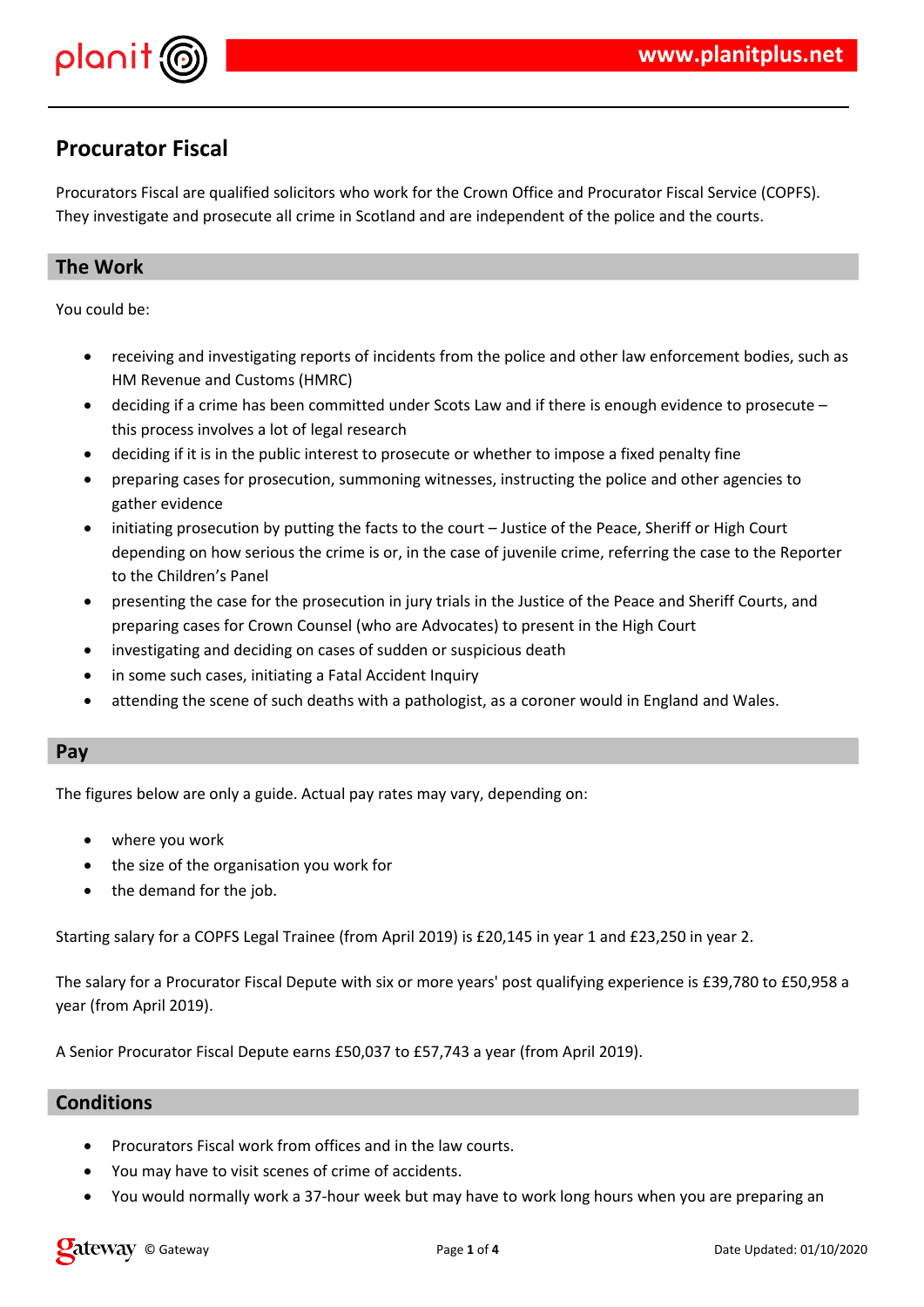$\overline{(\ }$  $\boldsymbol{\alpha}$  $\ddot{\phantom{1}}$  $#$  $\overline{)}$  $#$  &  $\frac{1}{2}$  #  $\alpha$ 

%<br>
(  $\frac{1}{7}$  \$ 75' % &<br>
(  $\frac{1}{5}$  \$ 75' % &<br>
(  $\frac{1}{7}$  \$ 75' % &<br>
(  $\frac{1}{7}$  + 0  $\frac{1}{7}$  + 0  $\frac{1}{7}$  + 0  $\frac{1}{7}$  + 0  $\frac{1}{7}$  + 0  $\frac{1}{7}$  + 0  $\frac{1}{7}$  + 0  $\frac{1}{7}$  + 0  $\frac{1}{7}$  + 0  $\frac{1}{7}$  + 0  $\frac{1}{7$  $5<sup>5</sup>$  $( ( 96)$  $\begin{matrix} \star \\ \end{matrix}$  $^{+3}$  \*  $^{+3}$  \*  $^{+2}$  \*  $^{+3}$   $^{+2}$   $^{+3}$   $^{+2}$   $^{+3}$   $^{+2}$   $^{+4}$  \*  $^{+2}$   $^{+2}$  \*  $^{+2}$  \*  $^{+2}$  \*  $^{+2}$  \*  $^{+2}$  \*  $^{+2}$  \*  $^{+2}$  \*  $^{+2}$  \*  $^{+2}$  \*  $^{+2}$  \*  $^{+2}$  \*  $^{+2}$  \*  $^{+2}$  \*  $^{+2}$  \*  $^{+2}$  \*  $5$  #<br>#  $\overline{(\ }$  $*3$  $*3$  $#$  $+$  $D = 8$  $\frac{1}{8}$  (<br>  $\frac{1}{8}$  T 5 '%<br>
(<br>  $\frac{1}{8}$  7 5 '%<br>
(  $#$ 6 6 #<br>\$/D5'%&) ( <u>/D5</u>'  $$75\%$  (<br>& B \*  $\begin{array}{ccc} & & ( & \\ \mathsf{B} & & ( & \end{array}$  $\sqrt{2}$  $\overline{a}$  $\begin{array}{ccccc}\n\text{\$} & & \text{\^} & & \text{\^} & \\
\text{\$} & & 75' & & \text{\%}\n\end{array}$  $\#$  \$!  $\begin{array}{c}\n\ddots \\
\vdots \\
\vdots \\
\vdots\n\end{array}$ " %  $\&$  $($   $/($   $\star$   $)$  $8'$  (  $\frac{1}{8}$ 



 $\ddot{+}$  $\,6\,$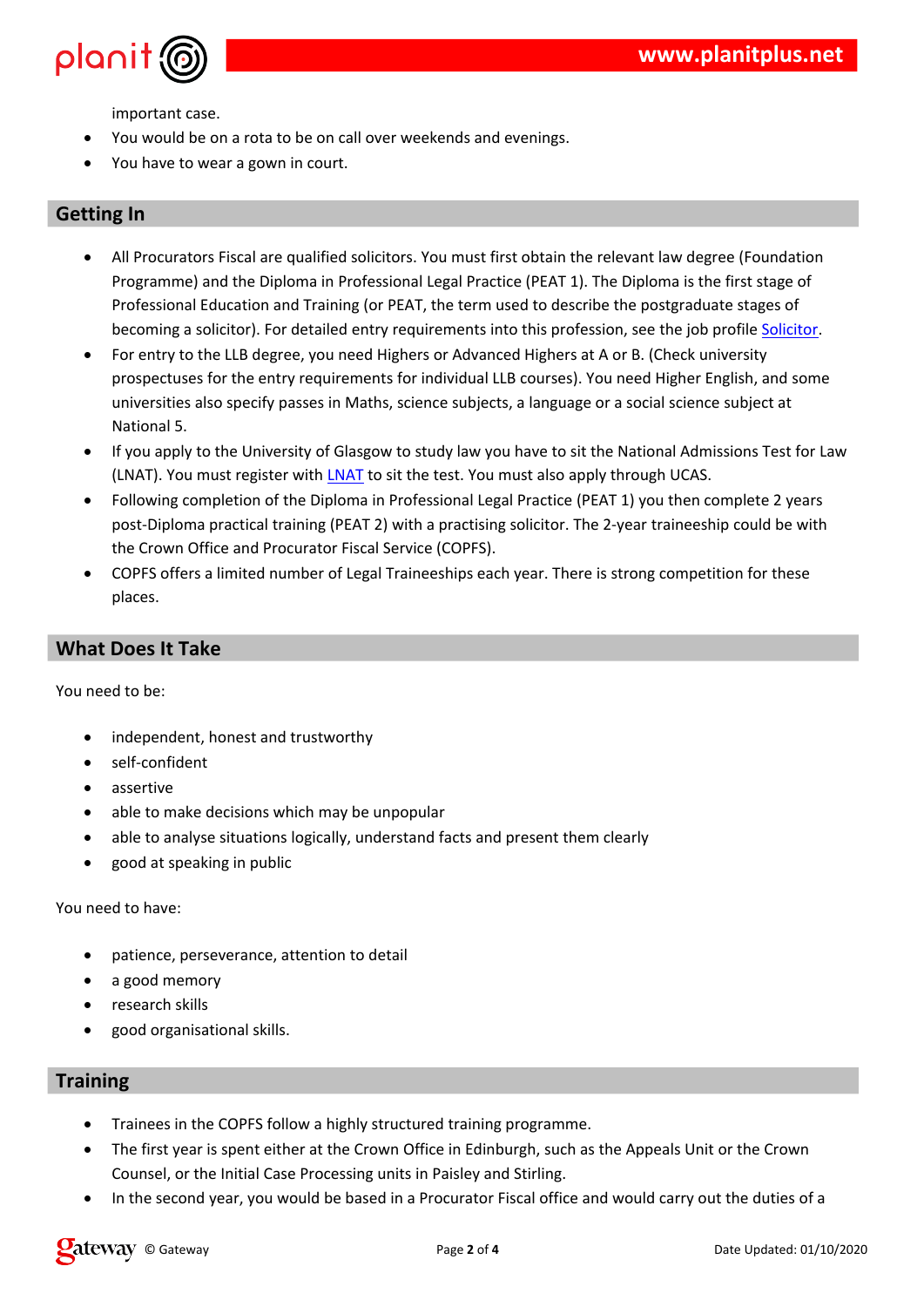

Procurator Fiscal depute, under supervision from senior colleagues, including the preparation and presentation of a case in court.

 If you are already a qualified solicitor, having completed the PEAT 2 elsewhere, you can also join the COPFS as a Procurator Fiscal Depute. You would shadow experienced staff as you gain experience of the service and of carrying out prosecutions.

## **Getting On**

- Training in the profession is ongoing as you would need to keep up with changes in the law that may affect the job.
- There is a clear career structure with different grades of Procurator Fiscal. You will be employed in one the district offices across Scotland or in the Crown Office.
- You may have to move around Scotland to get wider experience. Competition is strong for promoted posts.
- You may be able to move to other posts within the Civil Service.

### **Contacts**

#### **Crown Office and Procurator Fiscal Service**

Tel: 0300 020 3000 Email: \_EnquiryPoint@copfs.gsi.gov.uk Website: www.copfs.gov.uk Twitter: @COPFS

#### **Law Society of Scotland**

Tel: 0131 226 7411 Email: lawscot@lawscot.org.uk Website: www.lawscot.org.uk Website (2): www.lawscotjobs.co.uk Twitter: @lawscotjobs Facebook: www.facebook.com/TheLawSocietyofScotland

**Skills for Justice** Tel: 0117 922 1155 Website: www.sfjuk.com Twitter: @Skills\_Justice Facebook: www.facebook.com/skillsforjustice